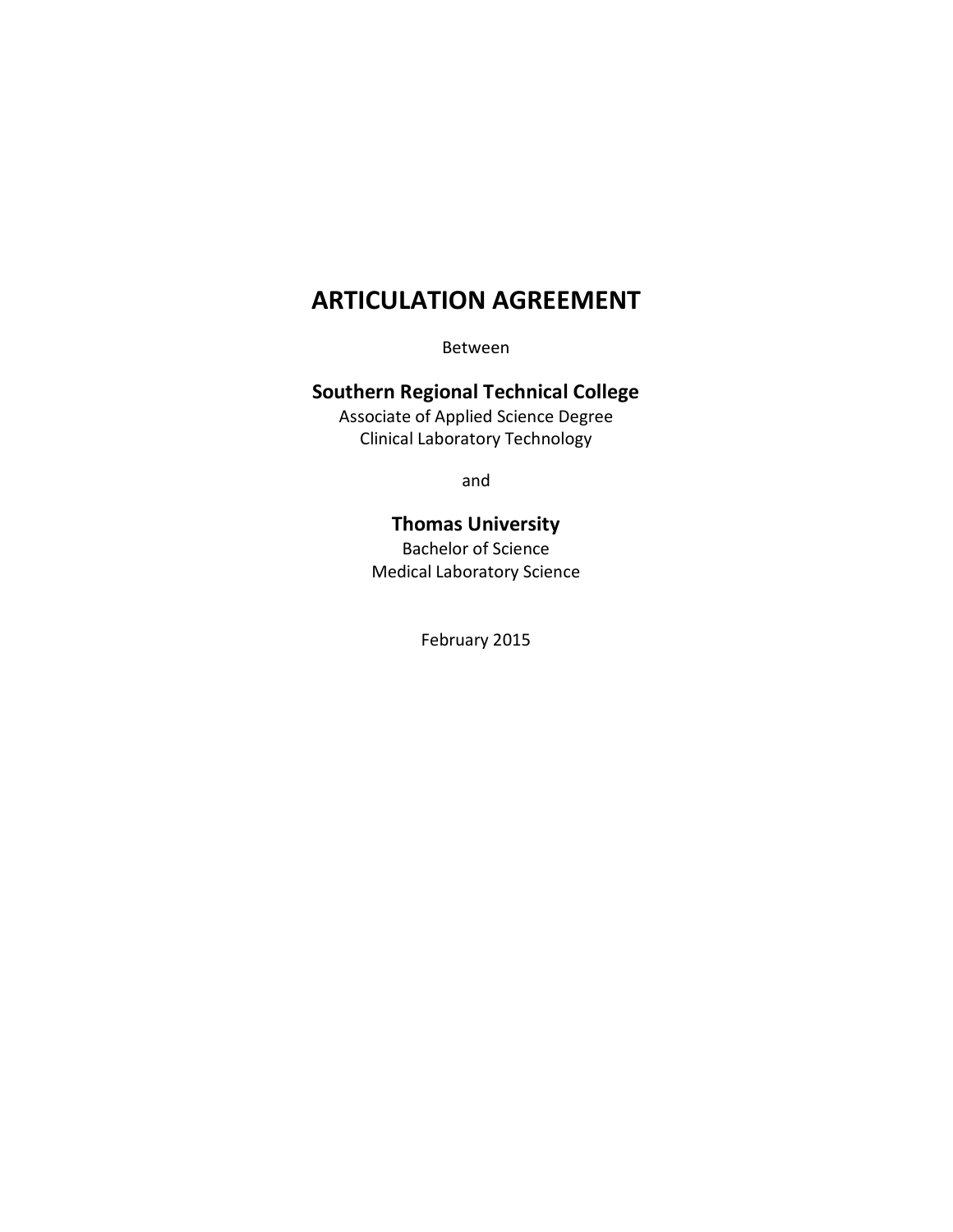#### **ARTICULATION AGREEMENT**

#### Between

#### **Southern Regional Technical College:**

Associate of Applied Science Degree in Clinical Laboratory Technology

And

#### **Thomas University:**

Bachelor of Science Degree in Medical Laboratory Science

#### **Article I: Agreement on Principle**

Thomas University (TU) and Southern Regional Technical College (SRTC) agree that students who choose to transfer from a technical college to a senior college or university to earn a bachelor's degree should be provided with a smooth curriculum transition that minimizes loss of credit and duplication of coursework. Thomas University and Southern Regional Technical College, therefore, agree to enter into this curriculum articulation agreement for students who complete the Associate of Applied Science Degree in Clinical Laboratory Technology at SRTC and transfer to TU to complete the Bachelor of Science in Medical Laboratory Science. Both institutions enter into this agreement as cooperating, equal partners who shall maintain the integrity of their separate programs.

#### **Article II: Agreement on Program Specifics**

Thomas University and Southern Regional Technical College agree that any student who has successfully completed the minimum requirements of courses outlined in the corresponding articulation tables may transfer the course credits indicated toward a Bachelor of Science in Medical Laboratory Science at Thomas University. Students who follow this articulated program agreement must apply and be admitted to Thomas University. SRTC students will receive equal consideration as other students seeking admission and financial aid. The bachelor's degree graduation requirements for students who follow this articulated program agreement are listed in the applicable Thomas University Catalog as displayed in the *TU Catalog* on the university website. Courses approved for transfer are listed in the attached articulation guide tables.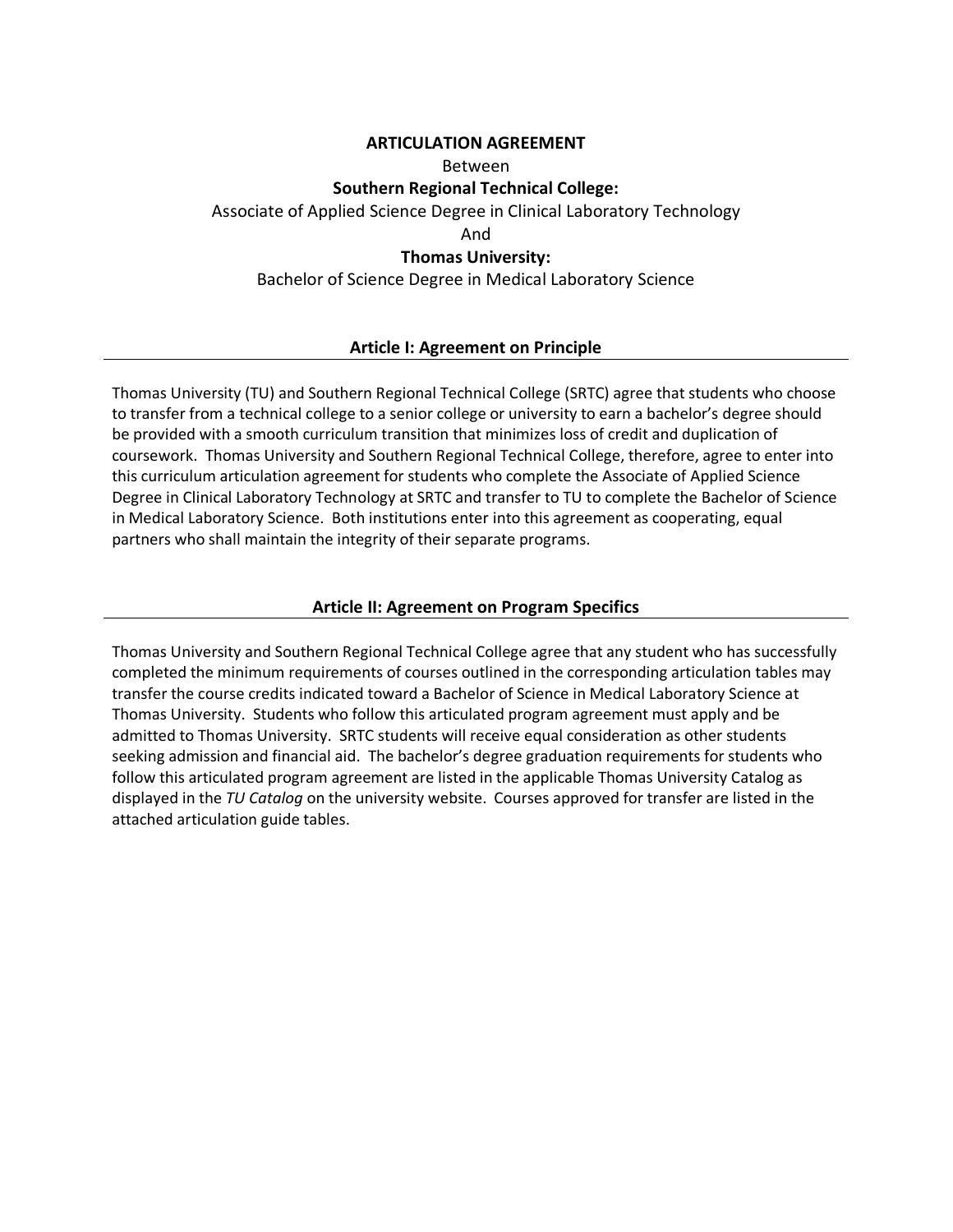#### Agreement Requirements

1. Students must complete the Associate of Applied Science in Clinical Laboratory Technology program at Southern Regional Technical College and the program of study for a Bachelor of Science in Medical Laboratory Science program at Thomas University as indicated in the articulation guide. Any course substitutions should be made with the guidance of an advisor or counselor to assure that all requirements are met.

2. Transfer students will be required to complete all Thomas University's general education (core) requirements that have not been satisfied in the Articulation Agreement.

3. Students who transfer to TU from SRTC must complete at least 35 semester hours at Thomas University. Thirty of these hours must be completed in the upper division course work appropriate to the program.

4. Only courses with a grade of "C" or better will be accepted for transfer to Thomas University. A course completed with a grade of less than a "C", if counted toward graduation at SRTC, will not transfer to TU for academic credit and must be repeated if it is a requirement for the Thomas University Bachelor of Science program.

5. The clinical lab technology student articulating to the baccalaureate level will be awarded 24 course credit hours for Clinical Lab Technology. These credits are specific to the CLS Program and are awarded for technical/clinical courses successfully completed in a NAACLS accredited associate student has successfully completed 6 semester hours of required course work in the CLS program. Credits held in escrow will then be placed on the transcript.

#### **CLT TRANSFER COURSES/CREDIT FOR PREVIOUS TRAINING HELD IN ESCROW**

# **SRTC COURSES:**

| CLBT 1040 Hematology/Coagulation                                   | 5 Semester Hours |
|--------------------------------------------------------------------|------------------|
| CLBT 1060 Immunohematology                                         | 4 Semester Hours |
| <b>CLBT 1070 Clinical Chemistry</b>                                | 4 Semester Hours |
| CLBT 2090 Clinical Urinalysis, Serology, and Preanyalytic Specimen | 3 Semester Hours |
| <b>Processing Practicum</b>                                        |                  |
| CLBT 2100 Clinical Immunohematology Practicum                      | 4 Semester Hours |
| <b>CLBT 2120 Clinical Microbiology Practicum</b>                   | 4 Semester Hours |

# **Total Hours Transferred – 24 Credit Hours**

The applicant must provide the necessary materials to establish proof of compliance with the articulation criteria at the time of admission. These materials include the following:

- Certified transcript of all completed CLT courses from previous CLT program.
- Documentation of NAACLS accreditation status of previous CLT program.
- Documentation of MLT/CLT national certification.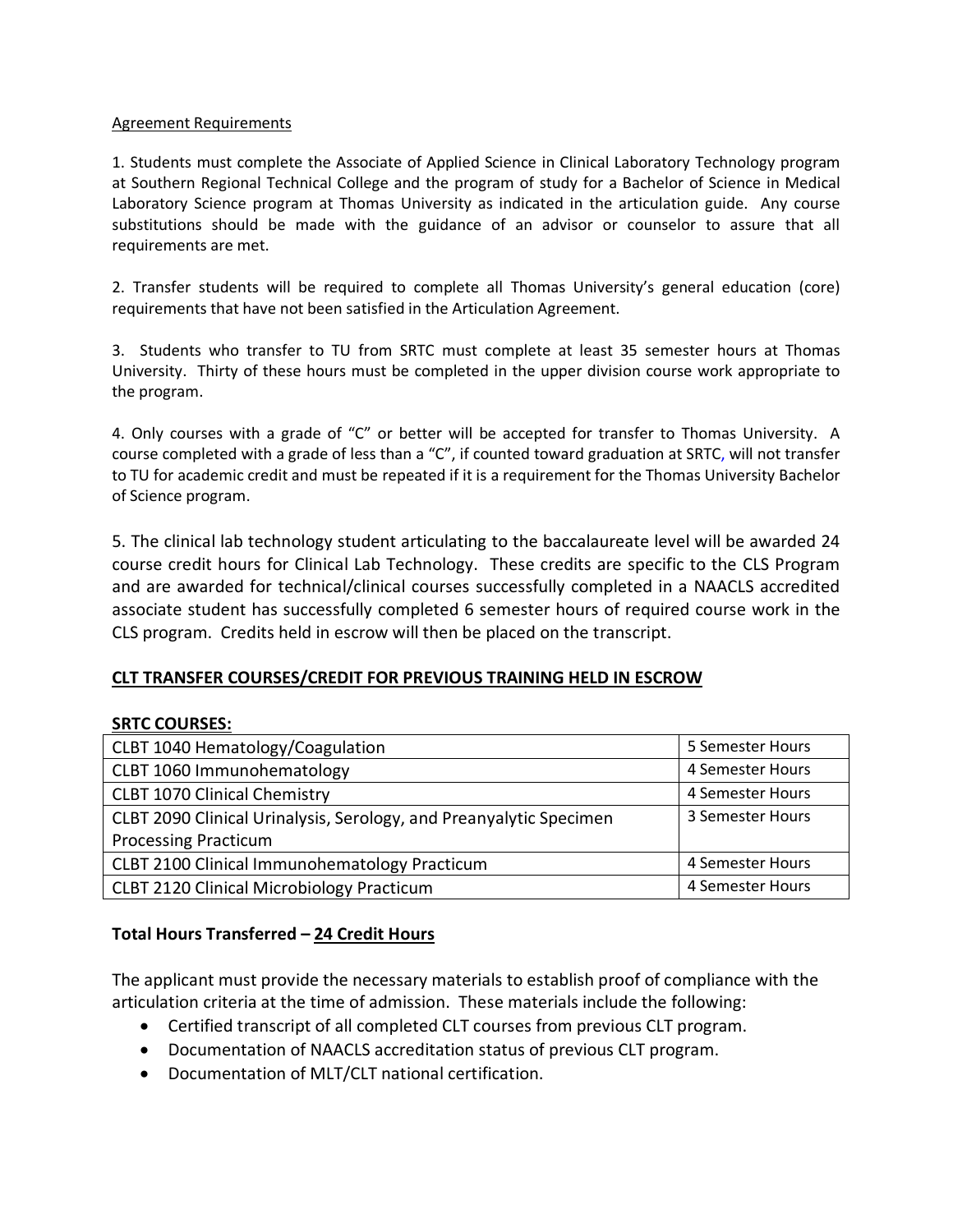#### **Article III: Agreement on Communication**

Thomas University and Southern Regional Technical College agree to cooperate in communicating with each other and with their common and respective publics concerning the established relationship between the two institutions. Communication may include the development of various kinds of publications to inform those who will benefit personally or professionally from the opportunities provided by this agreement. Faculty and staff at both institutions will share the information in this agreement with interested and qualified students, and both institutions will provide counseling and advising to students and prospective students.

#### **Article IV: Maintenance and Review Procedures**

At least one administrator or faculty member from each institution will be appointed to act as agents for the implementation of this agreement, to speak for the institutions, and to communicate changes to respective faculty members, advisors, counselors, and others to whom the information is pertinent. Responsibility for oversight of this agreement rests with the Registrar at Southern Regional Technical College and the Registrar at Thomas University.

Both parties agree to communicate annually any changes in the respective programs that may have an effect on this articulation agreement. During the fifth year, both parties will review the agreement for revisions and possible renewal. If the agreement is not renewed by the end of the effective period, students engaged in the articulation program as a currently enrolled TU student prior to termination of the agreement will be given five (5) additional years to complete the degree under terms of this agreement.

#### **Contacts:**

#### *Southern Regional Technical College Thomas University*

Dr. Annie McElroy Vice President for Academic Affairs Phone: 229.225.5200 Email: [amcleroy@srtc.edu](mailto:amcleroy@srtc.edu) 15689 U.S. Hwy 19 North Thomasville, GA 31792

Dr. Jeff Edgens Associate Vice President of Academic Affairs Phone: 229.226.1621 ext 1004 Email: [jedgens@thomasu.edu](mailto:jedgens@thomasu.edu) 1501 Millpond Road Thomasville, GA 31792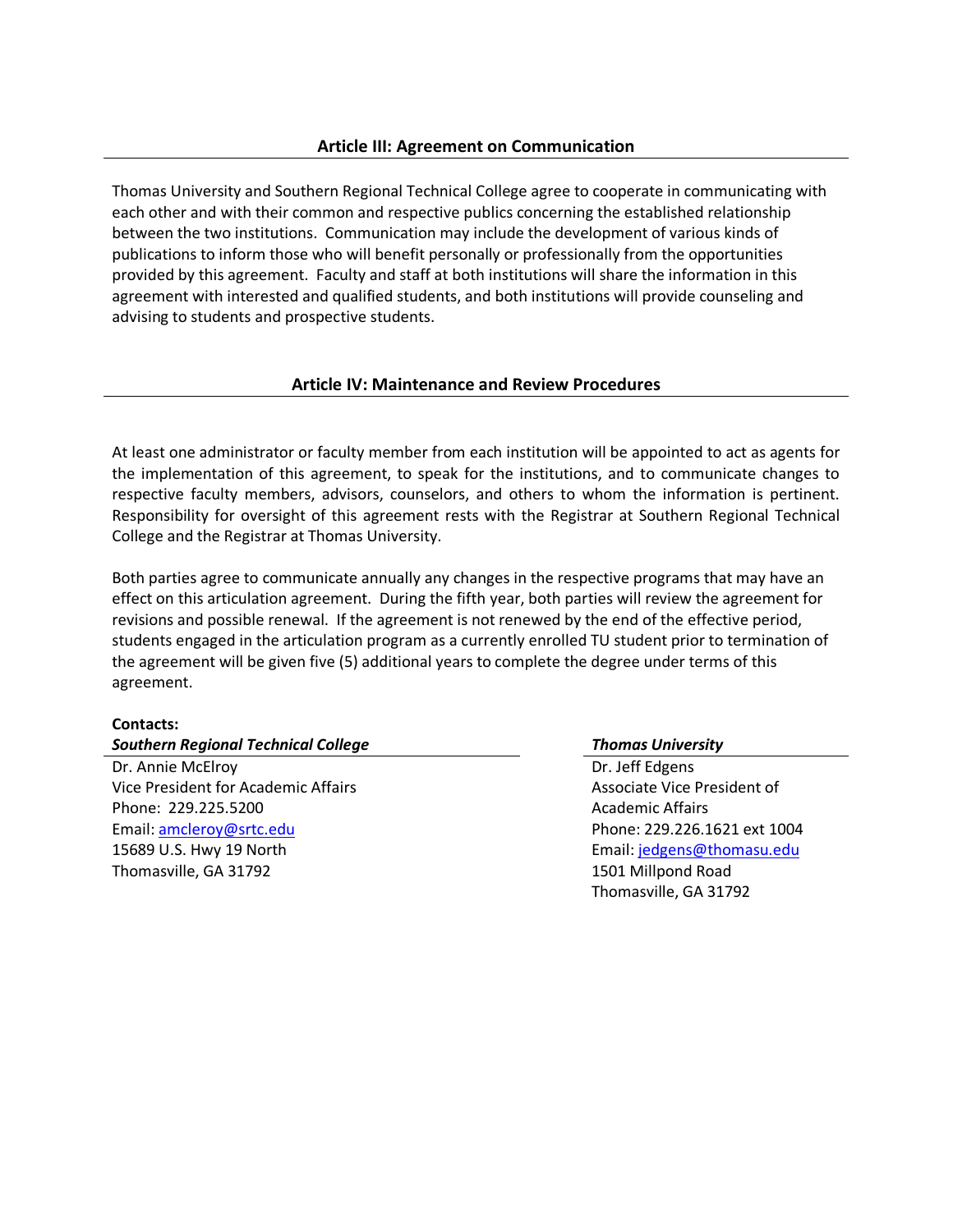#### **ARTICULATION AGREEMENT BETWEEN**

# **Southern Regional Technical College**

Associate of Applied Science Degree in Clinical Laboratory Technology

And

# **Thomas University**

Bachelor of Science Degree in Medical Laboratory Science

We, the representatives of Southern Regional Technical College and Thomas University, agree to the terms of this agreement, which will be for an initial period of five (5) years. The Effective Period of the Agreement will be from July 1st, 2015 until June 30th, 2020.

Signed:

Southern Regional Technical College

Vice President for Academic Affairs Southern Regional Technical College

 $-dD - d0$ Date

President **Thomas University** 

Vice President for Academic Affairs  $Provost$ **Thomas University**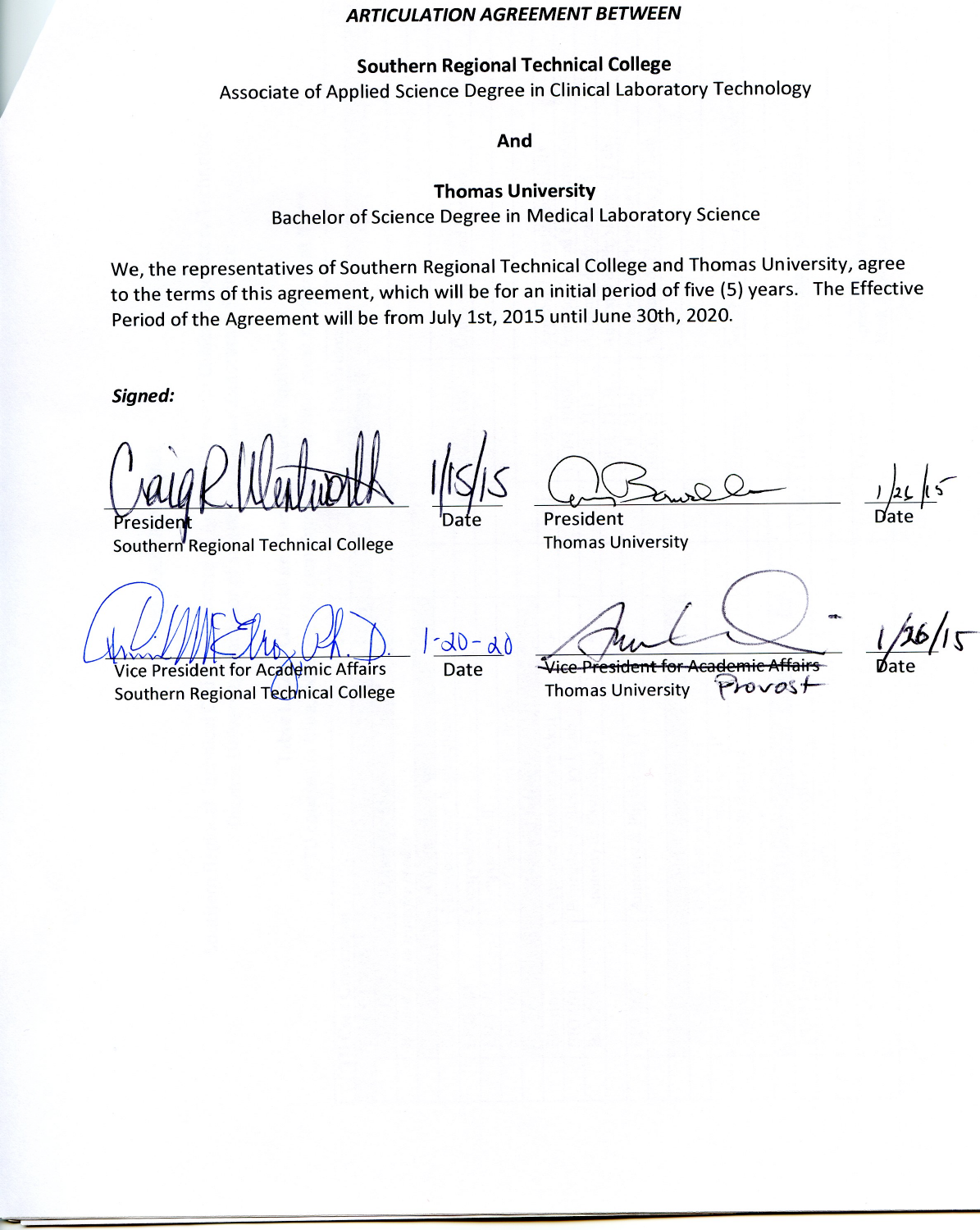### **ARTICULATION GUIDE**

# Southern Regional Technical College: Associate of Applied Science in Clinical Laboratory Technology Thomas University: Bachelor of Science in Medical Laboratory Science

# **Table I. Core Curriculum Transfer Course Equivalents**

| <b>TU Core Curriculum</b>       |                                                     |  |  | <b>SRTC Core Curriculum</b> |  | <b>26</b>   |
|---------------------------------|-----------------------------------------------------|--|--|-----------------------------|--|-------------|
| <b>TU COURSE</b><br><b>Cred</b> |                                                     |  |  | <b>SRTC Course</b>          |  | <b>Cred</b> |
|                                 | <b>University Studies</b>                           |  |  |                             |  |             |
|                                 | Waived due to transfer credits                      |  |  |                             |  |             |
|                                 | Communications                                      |  |  |                             |  |             |
|                                 | <b>CSC 120</b><br><b>Microcomputer Applications</b> |  |  |                             |  |             |

# **\*\*TU courses in blue, bold are the remaining courses that must be taken at TU\*\***

|                                | <b>University Studies</b>                                      |                |              |                   |                                                                |   |
|--------------------------------|----------------------------------------------------------------|----------------|--------------|-------------------|----------------------------------------------------------------|---|
| Waived due to transfer credits |                                                                |                |              |                   |                                                                |   |
|                                | <b>Communications</b>                                          |                |              |                   |                                                                |   |
| <b>CSC</b> 120                 | <b>Microcomputer Applications</b>                              | 3              |              |                   |                                                                |   |
| <b>ENG 101</b>                 | Composition I                                                  | 3              | I.           | <b>ENGL 1101</b>  | Composition and Rhetoric                                       | 3 |
| <b>ENG 102</b>                 | Composition II                                                 | 3              |              |                   |                                                                |   |
| <b>SPE 105</b>                 | <b>Oral Communication for Profess</b>                          | 3              |              |                   |                                                                |   |
|                                | <b>Math and Science</b>                                        |                |              |                   |                                                                |   |
| Elective                       | <b>Approved Quantitative Skill</b>                             | 3              | Ш.           | Elective          | Approved Quantitative Skill*                                   | 3 |
| <b>BIO 101</b>                 | Principles of Biology I/Lab                                    | 4              |              | <b>CLBT</b> 1010  | Intro to Clinical Lab Technology                               | 3 |
| <b>BIO 261</b>                 | Anatomy & Physiology I                                         | 4              |              | <b>BIOL 2113</b>  | Anatomy & Physiology I                                         | 3 |
|                                |                                                                |                |              | <b>BIOL 2113L</b> | Anatomy & Physiology I Lab                                     |   |
| <b>BIO 262</b>                 | Anatomy & Physiology II                                        | $\overline{4}$ |              | <b>BIOL 2114</b>  | Anatomy & Physiology II                                        | 3 |
|                                |                                                                |                |              | <b>BIOL 2114L</b> | Anatomy & Physiology II Lab                                    |   |
|                                | <b>Social Sciences</b>                                         |                |              |                   |                                                                |   |
| <b>HIS 201</b>                 | U.S. History and Gov't I                                       | 3              | $\mathbf{I}$ |                   |                                                                |   |
| <b>HIS 202</b>                 | U.S. History and Gov't II                                      | 3              |              |                   |                                                                |   |
| Elective                       | Social Science Elective                                        | 3              |              | Elective          | Social Science or History Elective****                         | 3 |
| Elective                       | <b>Social Science Elective</b>                                 | 3              |              |                   |                                                                |   |
|                                | <b>Humanities</b>                                              |                |              |                   |                                                                |   |
| <b>HUM Elective</b>            | Humanities Elective                                            | 3              | IV.          | Elective          | Humanities/Fine Arts Elective **                               | 3 |
| <b>HUM Elective</b>            | <b>Humanities Elective</b>                                     | 3              |              |                   |                                                                |   |
|                                |                                                                |                |              |                   |                                                                |   |
|                                | Must pass Critical Writing, Reading & Thinking Exam<br>(CWRTE) |                |              | Elective          | Approved Humanities, Communications, or<br>Math & Science Elec | 3 |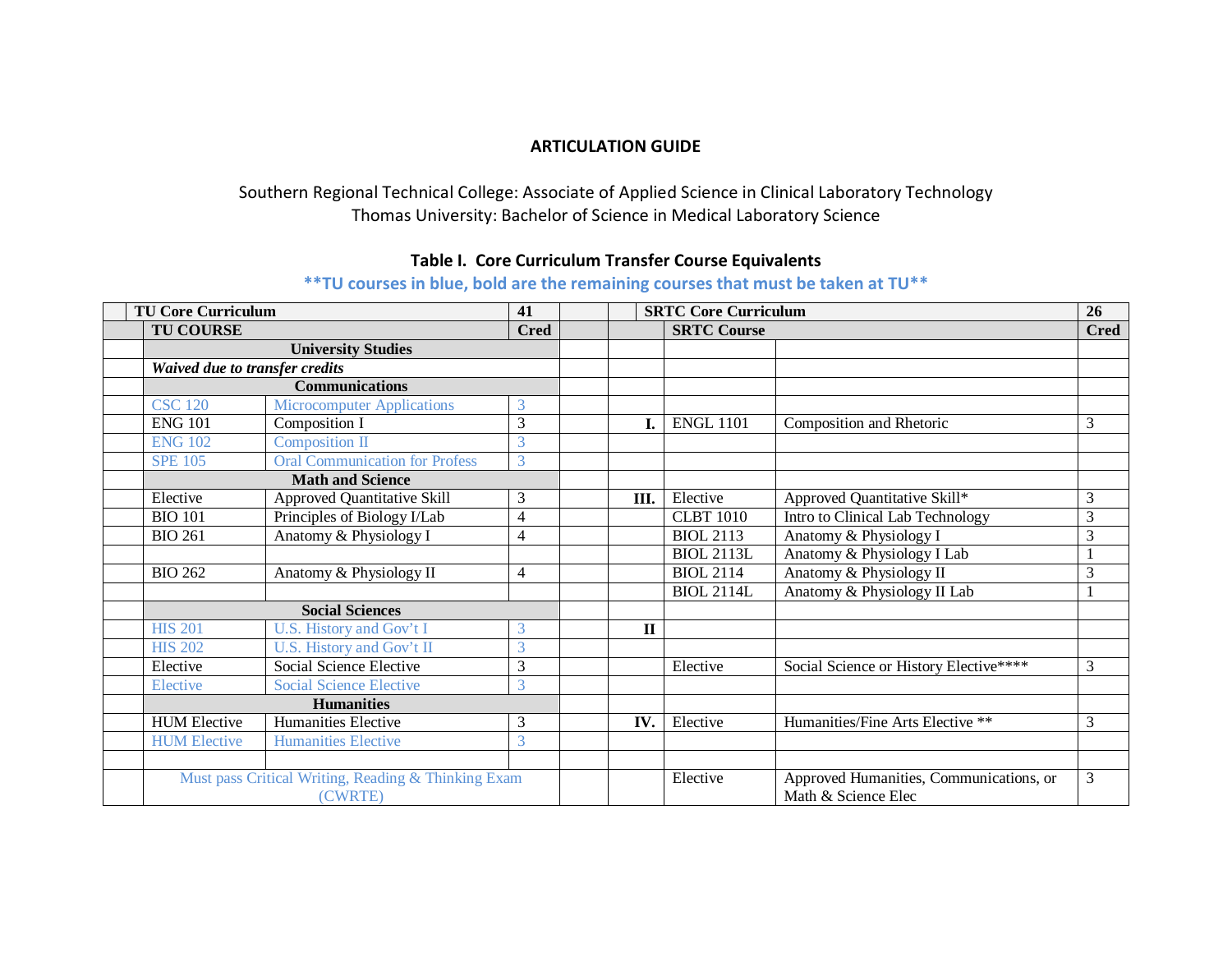# **Table II. Additional Core and Senior Curriculum Transfer Course Equivalents**

# **\*\*TU courses in blue, bold are the remaining courses that must be taken at TU\*\***

| <b>TU Lower Divisional Occupational Curriculum</b> |                            |      |  | <b>SRTC Curriculum</b> |                                   |             |
|----------------------------------------------------|----------------------------|------|--|------------------------|-----------------------------------|-------------|
| <b>TU COURSE</b>                                   |                            | Cred |  | <b>SRTC Course</b>     |                                   | <b>Cred</b> |
| <b>BIO 270</b>                                     | Microbiology               |      |  | <b>CLBT</b> 1080       | Microbiology                      |             |
| <b>CHM 101</b>                                     | Chemistrv I                |      |  | <b>CHEM 1151</b>       | Survey of Inorganic Chemistry     |             |
|                                                    |                            |      |  | <b>CHEM 1151L</b>      | Survey of Inorganic Chemistry Lab |             |
| <b>CHM 102</b>                                     | $C$ hemistrv $\rm II$      |      |  |                        |                                   |             |
| <b>STA 250</b>                                     | Introduction to Statistics |      |  |                        |                                   |             |

| <b>TU Senior Curriculum</b> |                                      | 42             | <b>SRTC Curriculum</b> |                         |                             | 24          |
|-----------------------------|--------------------------------------|----------------|------------------------|-------------------------|-----------------------------|-------------|
| <b>TU COURSE</b>            |                                      | <b>Cred</b>    |                        | <b>SRTC Course</b>      |                             | <b>Cred</b> |
| <b>CLS</b>                  | CLS courses held in escrow           | 24             |                        | <b>CLBT</b>             | CLBT courses held in escrow | 24          |
| <b>CHM 107</b>              | <b>Survey of Organic Chemistry</b>   | 4              |                        |                         |                             |             |
| <b>MLS 385</b>              | Parasitology/Mycology/Virology       | $\overline{3}$ |                        |                         |                             |             |
| <b>MLS 411</b>              | Urinalysis & Body Fluids             | $\overline{2}$ |                        |                         |                             |             |
| <b>MLS 414</b>              | <b>Immunology/Serology/Mole Diag</b> | $\overline{4}$ |                        |                         |                             |             |
| <b>MLS 421</b>              | <b>Clinical Microbiology</b>         | 4              |                        |                         |                             |             |
| <b>MLS 431</b>              | <b>Hematology and Coagulation</b>    | 4              |                        |                         |                             |             |
| <b>MLS 441</b>              | Immunohematology                     | 4              |                        |                         |                             |             |
| <b>MLS</b> 450              | <b>Clinical Chemistry</b>            | 4              |                        |                         |                             |             |
| <b>MLS</b> 452              | <b>Research Methods</b>              | 3              |                        |                         |                             |             |
| <b>MLS 460</b>              | <b>Senior Seminar</b>                | 3              |                        |                         |                             |             |
| <b>MLS</b> 470              | Lab Management & Supervision         | 3              |                        |                         |                             |             |
| <b>MLS</b> 495              | <b>Advanced Clinical Internship</b>  | 4              |                        |                         |                             |             |
| <b>TU Curriculum</b>        |                                      | 125            |                        | <b>SWGTC Curriculum</b> |                             | 59          |

#### **Articulation/Advanced Placement – 24 Hours**

.

**The Medical Laboratory Science student articulating to the baccalaureate level will be awarded 24 course credit hours for Medical Laboratory Science. These credits are specific to the CLS Program and are awarded for clinical courses successfully completed in a NAACLS accredited Associate Degree Medical Laboratory Technology/Clinical Laboratory program. These 24 credits will be held in escrow until the student has successfully completed 6 semester hours of required course work in the CLS program. Credits held in escrow will then be placed on the transcript.**